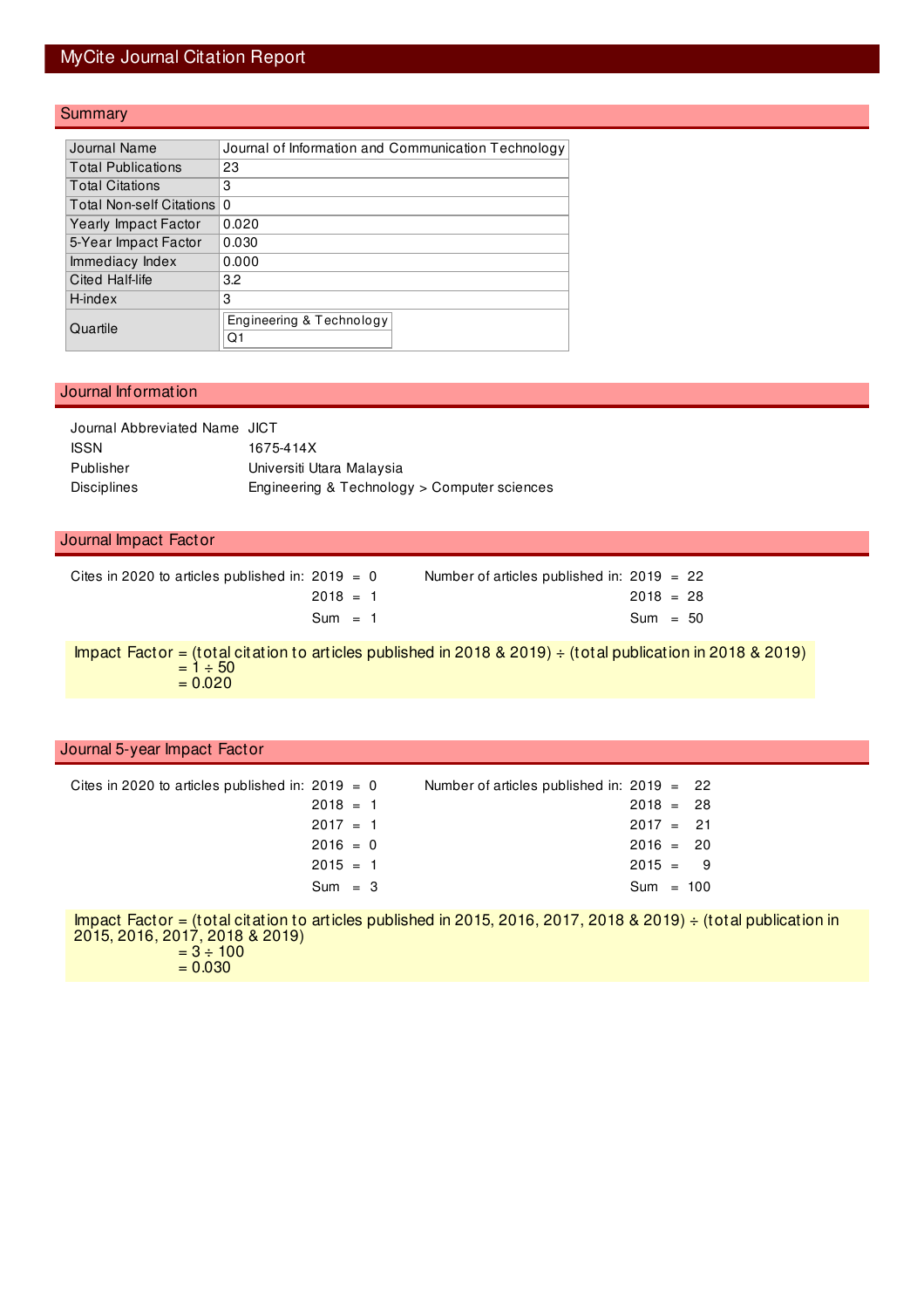

### Journal Immediacy Index

Cites in 2020 to articles published in 2020 0 Number of articles published in 2020 23

Immediacy Index  $=$  (total citation to articles published in 2020)  $\div$  (total publication in 2020)  $= 0 \div 23$  $= 0.000$ 

#### Journal Cited Half-life

| Year                                                                                    |    |     | 2020 2019 2018 2017 |  |  |  | 2016   2015   2014   2013   2012   2011   2010-all |
|-----------------------------------------------------------------------------------------|----|-----|---------------------|--|--|--|----------------------------------------------------|
| <b>Citation</b>                                                                         | 20 | -25 | 22                  |  |  |  |                                                    |
| Cumulative Citation % 2.65 20.35 42.48 61.95 68.14 76.99 85.84 92.04 96.46 99.12 100.00 |    |     |                     |  |  |  |                                                    |



Cited half-life  $= 3.2$